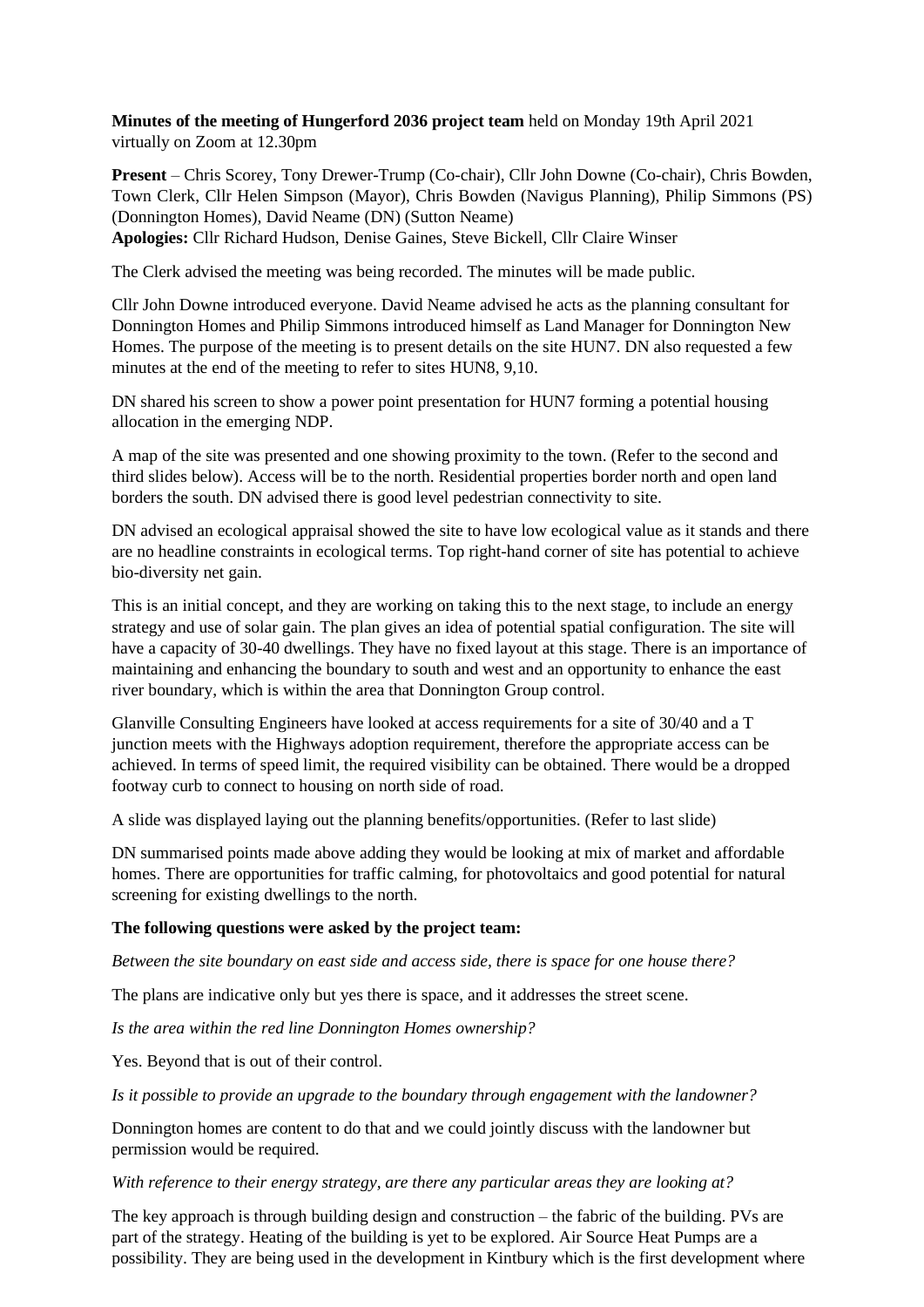they are using newer technology. Heat Recovery Systems are being used in smaller properties there recirculating heat from a bath for example. On another scheme they committed to energy saving of 10% above the norm of CO2.

*Would they consider community heating system based on ground source? In the emerging West Berks Local Plan, energy standards specified in 'home quality management (HQM) and also the Building Regs (Future Homes standard). One would expect these to be in place before HUN7 is developed?*

HQM is a follow on from 'code for sustainable homes' 10 years ago - now ditched. It is very new. WBC are one of the first few looking to adopt this in their local plan. HQM will achieve more than the new building regs. Community heating, they haven't looked at it. Do we envisage one pump for the whole site? They only become viable on sites of 100s or 1000s. Also, would need to look at mortgageability of houses and needs to be manageable.

## *Is there any way of making a pedestrian cycle route to Salisbury Road to facilitate access to the schools?*

There are only 2 landowners between their site and Salisbury Road. They can approach landowners, but it would be outside of their control. Strip of woodland to the east is split up between many owners.

# *Is it worth a discussion on the topic of self-build?*

Very rarely does this happen on small sites like this. e.g. 3% of the 2500 dwellings for the Thatcham development (so 75 dwellings are self- build). Why WBC only proposed them there and not on other sies, they don't know. DH are happy to understand our own needs. On this site 3% will equate to one self-build plot.

# **The following questions were asked by the promotors of HUN7.**

## *Have we had any interest in self-build?*

Only the self-build register that WBC has to maintain. No specific demand. Cllr John Downe declared his interest as when looking for a site for himself there were none available, and he knocked down a building in order to rebuild. If we are looking for high standards of energy efficiency self-build would encourage it.

### *You mention community housing, would you elaborate?*

What are options around more public ownership/land trust schemes? We don't have a clear demand.

DN advised if we are offering houses for community, we need to have an operator to ensure they are there for the community in the future and managed in terms of ownership and occupation. The starting point would be to provide affordable houses for local need.

*They are looking at traffic calming and would need to agree this with the Highway authority. What are your thoughts on this and any particular issues?*

It is a new site with a new access point on the edge of town with a 50mph speed limit.

### *What is the timetable for the next step?*

We haven't set a timetable yet but would like to do a public consultation before or after the summer holidays. WBC need to get their own plan finalised before we finalise the NDP. The District Plan target for completion is end of 2022.

*We have a bit more detail on landscaping, energy strategy, highway discussions and layout to complete. When will you need this info by?*

We will come back to you with a date for receiving this.

*Feedback on the site layout is welcome?2 bed, 3 bed, flats etc?*

From a development point of view its preferable to have larger houses. From a local development point of view it would be better to have smaller houses e.g. starter homes. We don't have any particular numbers in addition to what WBC would require.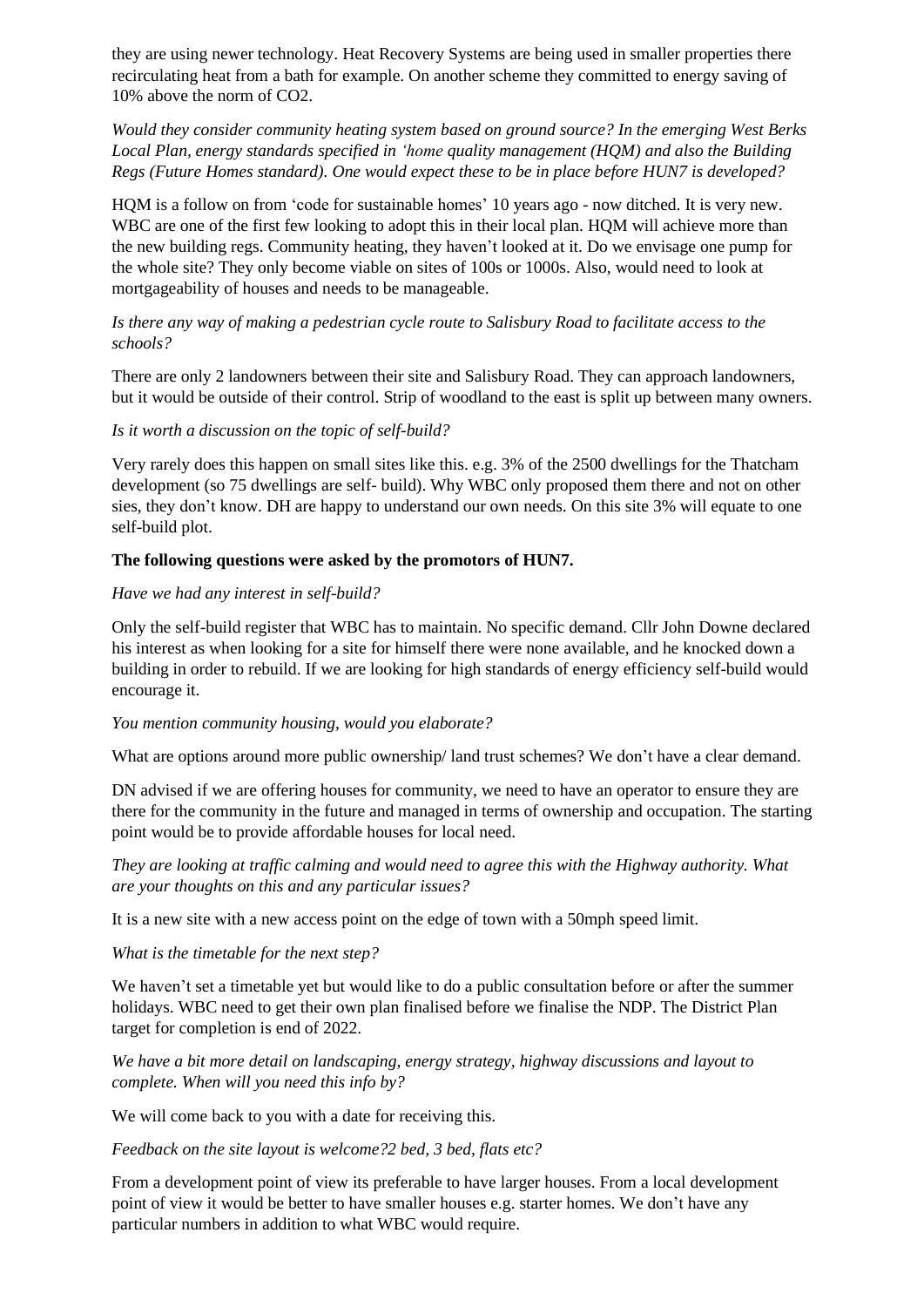DN wished to make clear HUN7 is being promoted in its own right. We have received the info on other 3 sites. There is potential for open space and he would point out the net biodiversity gain with inclusion of HUN8/9/10. He understands the area that is currently used as an allotment is probably a sticking point. The new proposed allotment site would have security of tenure and the existing allotment space would house over 55s.

DN will send through his power point slides to the Clerk.

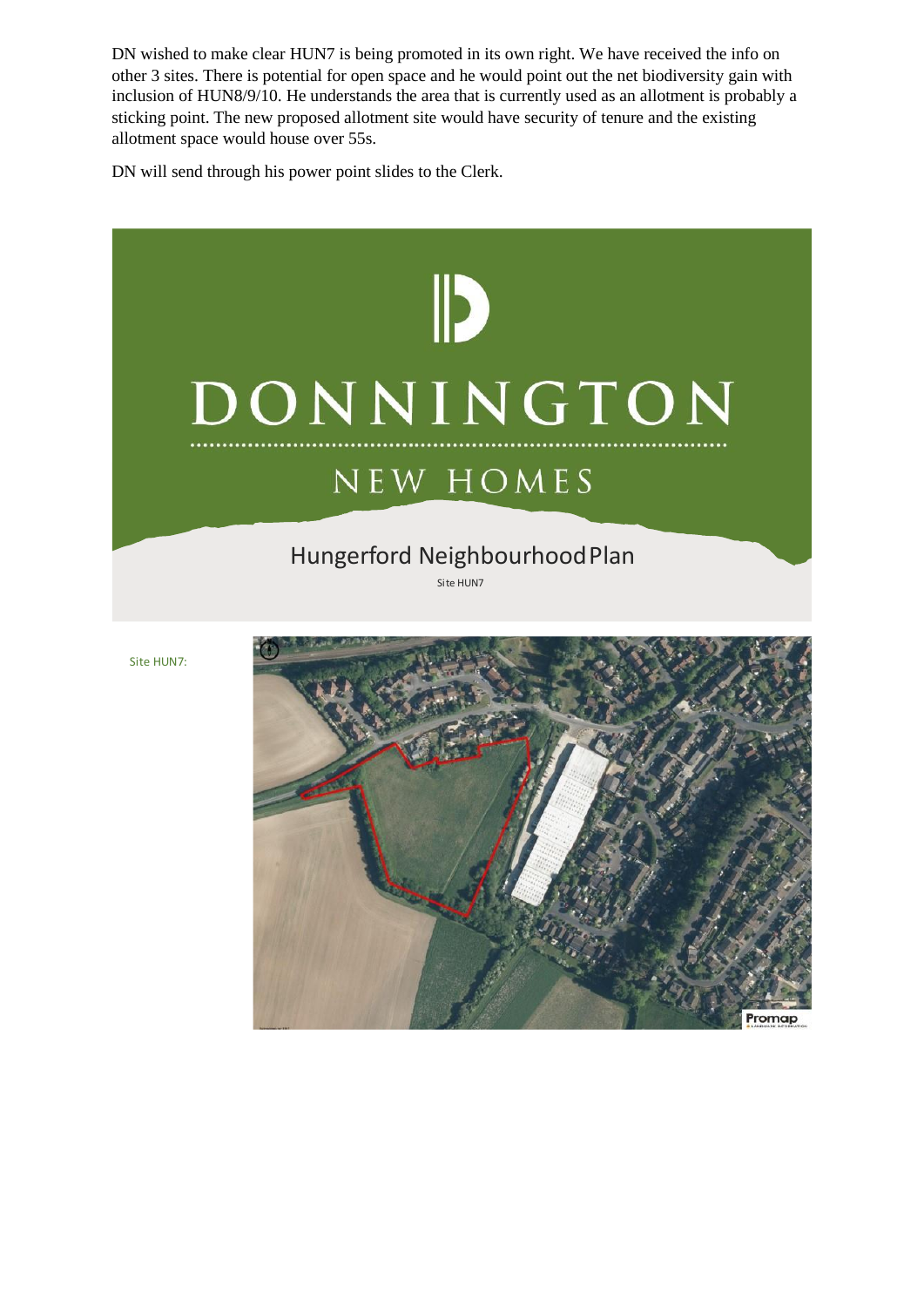Proximity of HUN7 to<br>Town Centre







Ecological Appraisal:

Site Plan: